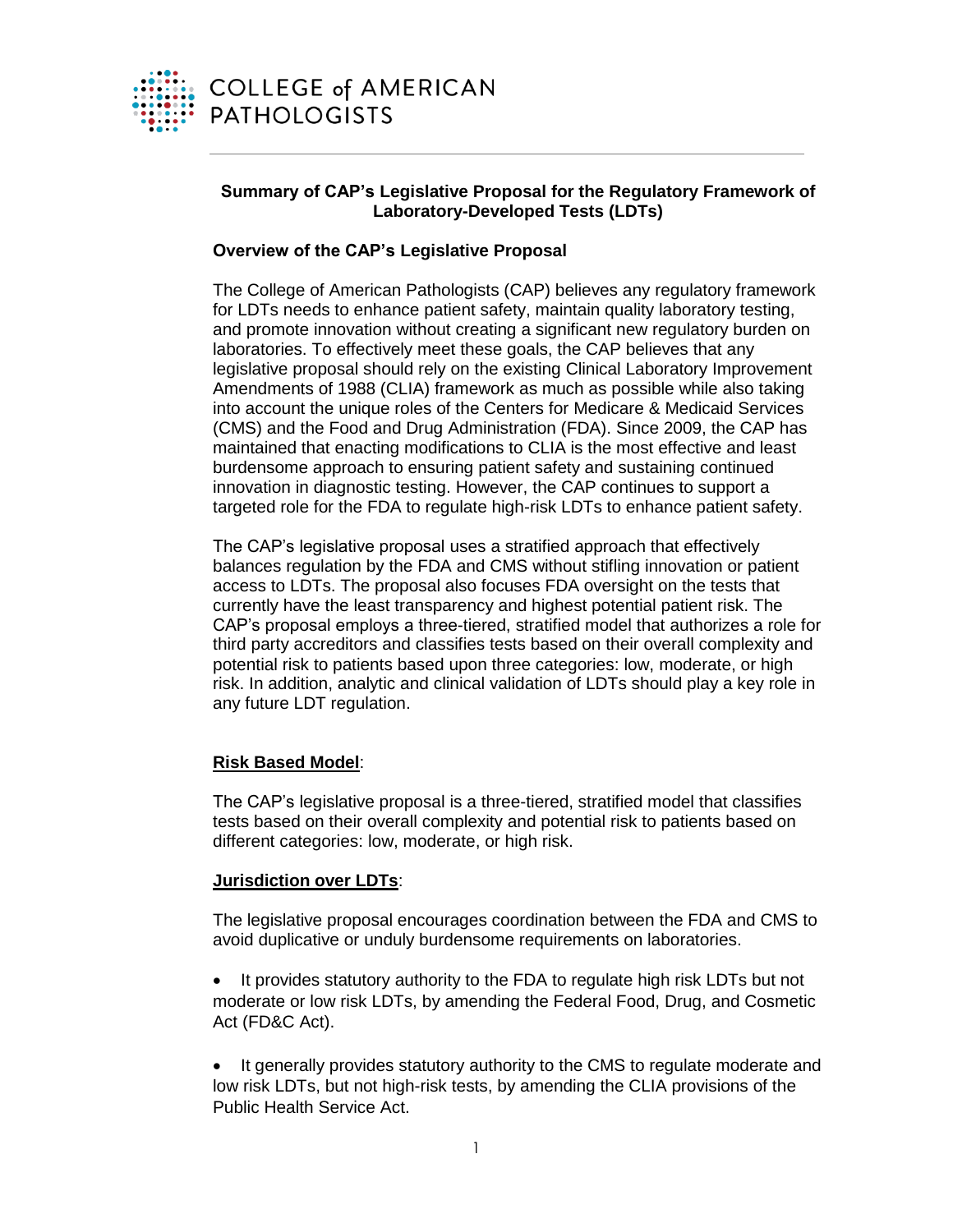

# **Definitions:**

The legislative proposal includes the following definitions:

 **LDT**: is a laboratory examination or other procedure that is intended to be performed, and is designed and manufactured, by a single laboratory for which a CLIA certificate is in effect.

 **High Risk LDT**: is an LDT that produces a result that is not independently verifiable and the consequences of an incorrect result or incorrect interpretation include a high risk of serious morbidity/mortality. Examples include tests to predict risk of, progression of, or patient eligibility for a specific therapy to treat a disease associated with significant morbidity or mortality; and tests where the methodology uses proprietary algorithms or computations such that the test result cannot be tied to the methods used or inter-laboratory comparisons cannot be performed.

 **Moderate Risk LDT**: is an LDT that produces a result that is independently verifiable and the consequences of an incorrect result or incorrect interpretation include a moderate risk or high risk of serious morbidity/mortality. Examples include tests used for predicting disease progression or identifying whether a patient is eligible for a specific therapy, where the laboratory makes claims about clinical accuracy.

 **Low Risk LDT**: is an LDT that produces a result that is independently verifiable and the consequences of an incorrect result or incorrect interpretation include a low risk of serious morbidity/mortality. Examples include tests used in conjunction with other clinical findings to establish or confirm diagnosis, where there are no claims that the test alone determines prognosis or direction of therapy.

 **Meaningful Clinical Impact**: with respect to a modification of a LDT, the potential to result in a change to the patient's diagnosis or the therapy delivered to the patient.

 **LDT for an Unmet Need**: an LDT that is intended to be used to identify, measure, predict, monitor, or assist in selecting treatment for a serious or lifethreatening disease or condition for which there is no existing FDA-approved or FDA-cleared diagnostic test with the same intended use and for which the LDT could lead to a meaningful improvement in treatment or therapy.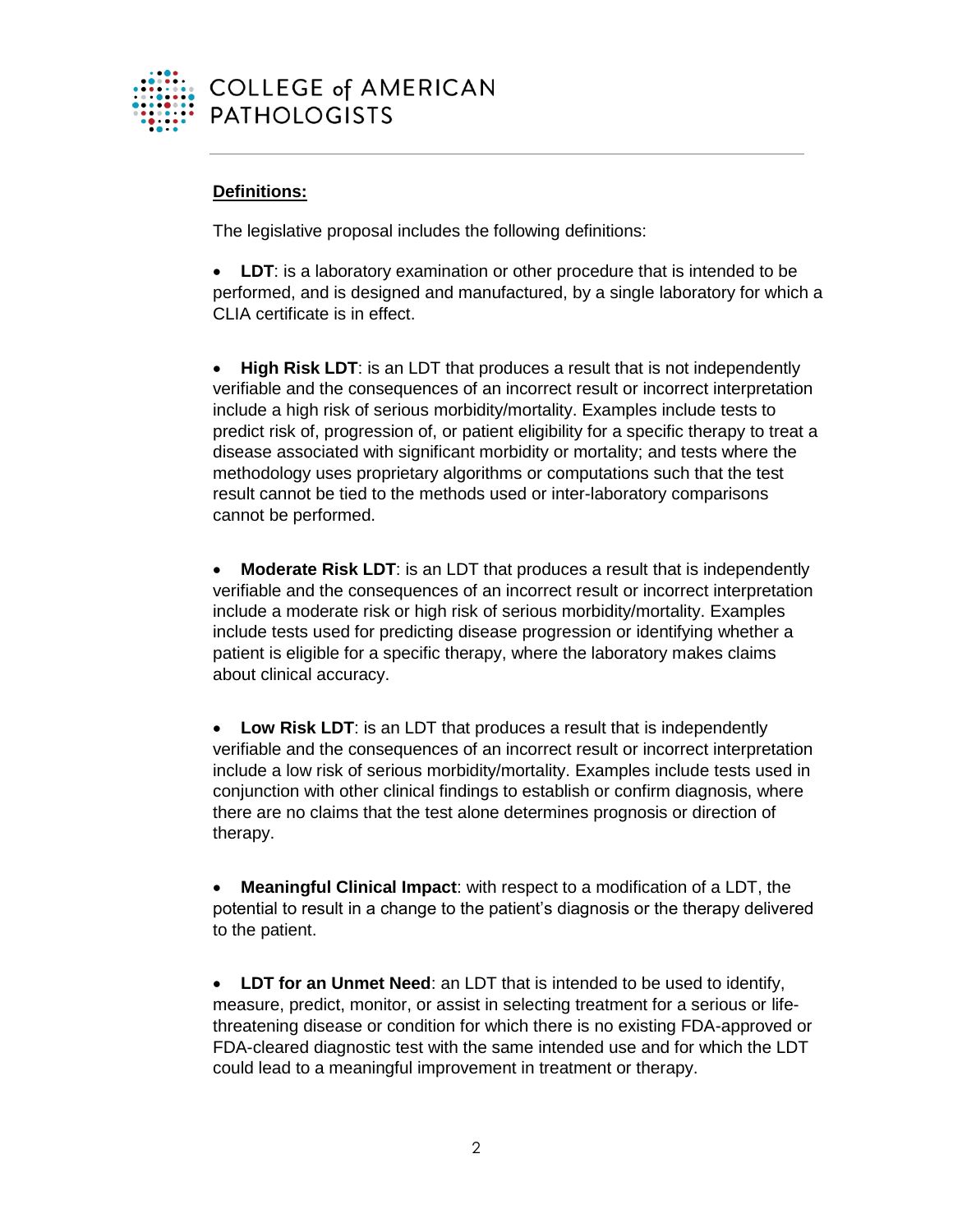

 **LDT for a Rare Disease or Condition**: an LDT that is intended to be used for a rare disease or condition, at the time the laboratory first solicits or accepts materials derived from the human body for examination using such LDT. For purposes of this definition, the term "rare disease or condition" has the meaning provided in section 526 of the FD&C Act. (relating to affecting fewer than 200,000 persons in the United States)

 **Traditional LDT**: is an LDT using techniques and components marketed for clinical use that are interpreted directly by qualified healthcare providers.

 **Low Volume LDT**: is an LDT that is intended only to detect a condition, and in which a total of less than 500 tests per year are performed by a laboratory entity (to include all laboratories that share a common ownership or control structure and perform that same test).

 **Public Health Laboratories**: are laboratories that perform core public health and environmental activities including the following:

- o Performance of public health reference tests
- o Disease prevention, control, and surveillance
- o Population-based interventions
- o Communication with healthcare providers on appropriate patient care
- o Coordination of emergency response efforts

# **LDT Regulatory Oversight:**

The legislative proposal strengthens oversight through a partnership between the CMS, FDA and third party accreditors. The proposal relies on CLIA's existing framework as much as possible, with the addition of a targeted role for the FDA with respect to high risk tests.

 **High Risk LDTs**: High Risk LDTs would be subject to existing FDA premarket and post-market requirements. The laboratory would submit each test to the FDA for review prior to offering the test clinically. The CMS and third party accreditors would determine compliance.

 **Moderate Risk LDTs**: A laboratory would not be permitted to use a Moderate Risk LDT before either the Secretary or an accrediting body deemed by the Secretary has informed the laboratory that the LDT meets the moderaterisk standards established by the Secretary. If utilizing a CMS-deemed accrediting body, the laboratory must submit validation studies to the third party accreditor for review. The third party accreditor must make a determination that there is adequate evidence of analytical and clinical validity and that the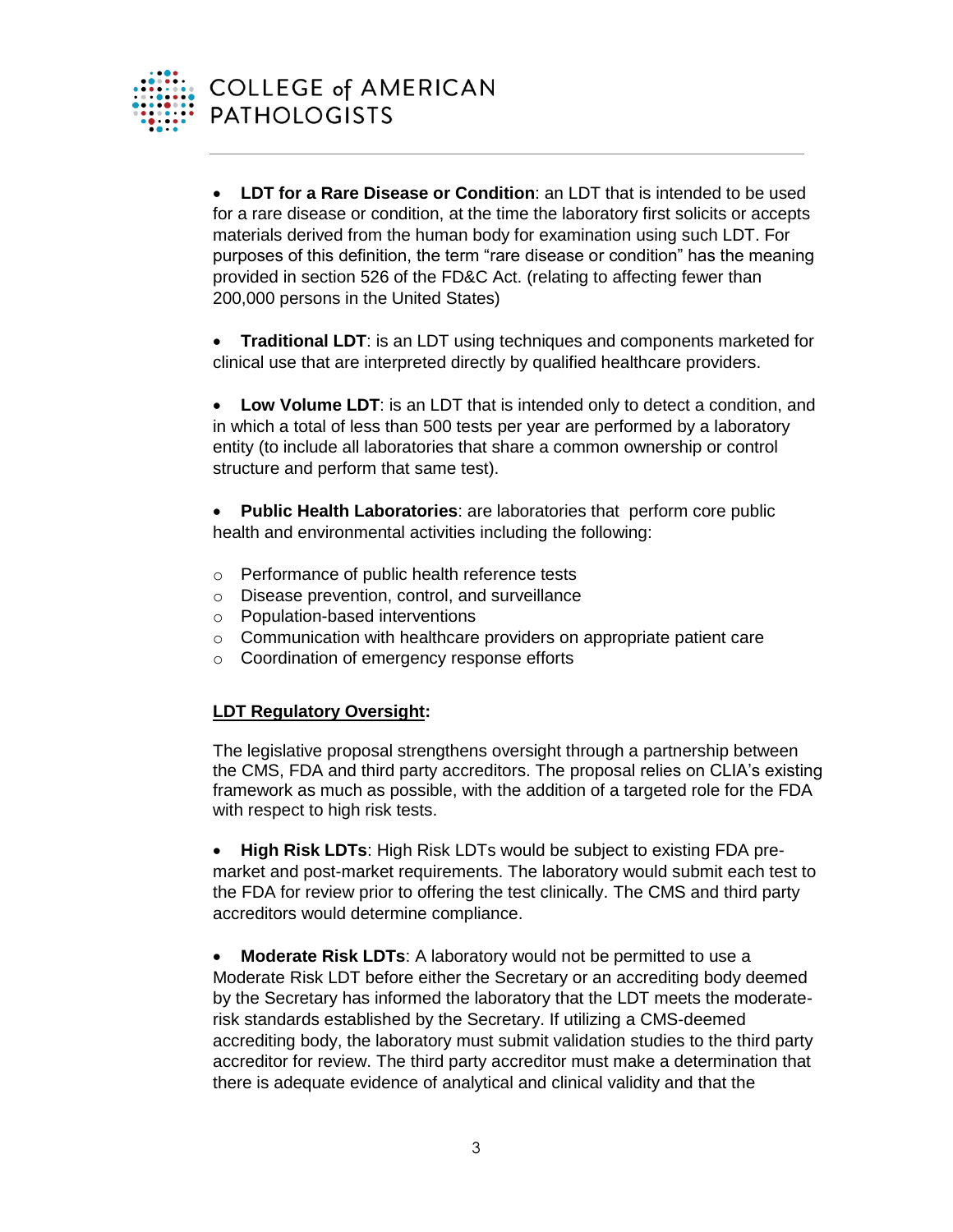

laboratory meets the standards established by the Secretary before the laboratory may offer the test clinically.

 **Low Risk LDTs**: The laboratory would internally perform analytical validation and determine adequacy of clinical validation prior to offering any Low Risk LDT for clinical testing. The third party accreditor, during normally scheduled inspections, would verify that the laboratory performed appropriate validation studies.

 **LDTs for Rare Diseases or Conditions, LDTs for Unmet Needs, Low Volume LDTs and Traditional LDTs**: LDTs for Rare Diseases or Conditions, LDTs for Unmet Needs, Low Volume LDTs and Traditional LDTs would be exempt from pre-market review (but not pre-market notification), unless such review is deemed necessary by the Secretary, following consultation with the CMS and FDA.

 **LDTs Developed by Public Health Laboratories**: LDTs developed by public health laboratories would be exempt from pre-market review (but not premarket notification), unless such review is deemed necessary by the Secretary, following consultation with the CMS and FDA.

 **Modified LDTs**: Reporting would be required for any modification to a Moderate Risk LDT or Low Risk LDT that results in a change to the intended use and has a Meaningful Clinical Impact. The laboratory would notify the Secretary or third party accreditor of any such modification. The Secretary or third party accreditor would then determine if the change would be subject to the pre-market review process set forth above for Moderate Risk LDTs.

# **CLIA Enhanced Standards**:

The legislative proposal calls for the Secretary to develop standards, and a process for determining how laboratories meet these standards for Moderate Risk and Low Risk LDTs. The Secretary may directly determine if laboratories are meeting the standards for Moderate Risk and Low Risk LDTs, or develop a program that allows accrediting bodies to make that determination.

When determining standards, the Secretary would include requirements for the laboratory to meet analytical and clinical validity for Moderate Risk and Low Risk LDTs. The Secretary would establish evidence-based standards for analytical and clinical validity.

# **Accreditation Bodies**:

The Secretary would have authority to develop a program under which accreditation bodies will determine if laboratories offering Moderate Risk or Low Risk LDTs are meeting established standards by the Secretary.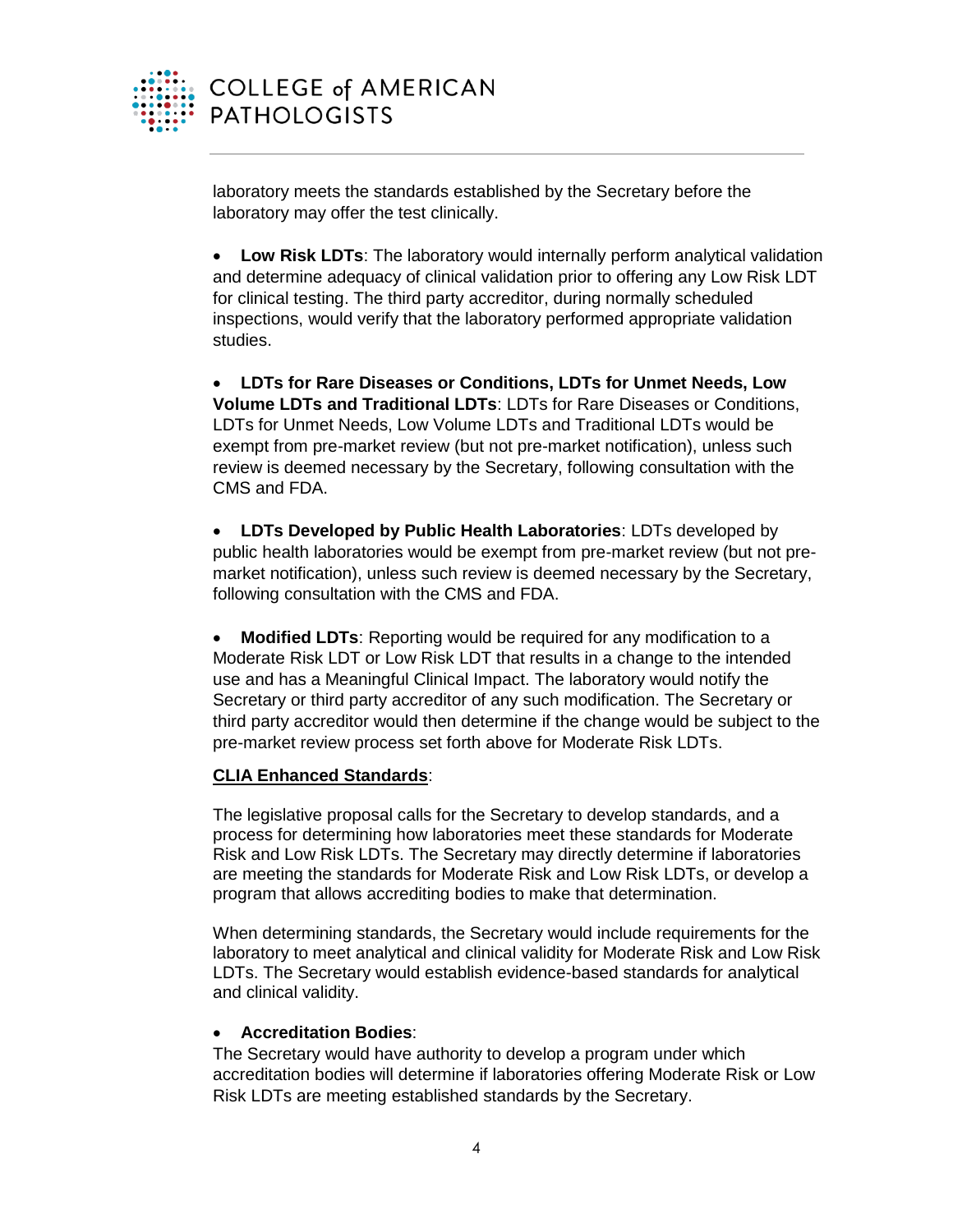

# **Definition of Analytical and Clinical Validity**:

 $\circ$  Analytical Validity: The LDT is a valid and reliable method of identifying or measuring the analyte or substance with respect to which the LDT was designed to identify or measure.

o Clinical Validity: The LDT consistently and accurately identifies, measures or predicts: 1) a disease or condition in an individual; or 2) characteristics related to the clinical status of the individual.

# **Adverse Reporting / Complaint Investigations**:

The CAP's legislative proposal requires adverse event reporting by laboratories to the Secretary or deemed accrediting bodies. If a laboratory markets, offers or performs a Moderate Risk LDT or Low Risk LDT and has reason to believe the test may have caused or contributed to a death or serious bodily injury, then the laboratory shall investigate the incident. If the laboratory determines that the LDT may have caused or contributed to a death or serious bodily injury, the laboratory shall report the incident to the Secretary within ten days of making such a determination. The laboratory will maintain records of each incident investigated and each report to the Secretary of the incident.

# **Public Reporting**:

The CAP's legislative proposal promotes transparency by making validation summaries for Moderate Risk LDTs publicly available. It would require a laboratory's proprietary test information to remain confidential.

# **Regulations and Transitional Provisions**:

# **• Classification and Reclassification**:

The legislative proposal provides that there be a public and transparent process for classification of LDTs into risk categories and for reclassification of LDTs from one risk category to another when necessary. The classification process will include both initial classification by the Secretary with respect to certain LDTs, as well as self-classification of LDTs by laboratories, subject to notification to and ultimate approval by the Secretary, in each case based on standards established by the Secretary. In the case of self-classification, the Secretary must make a determination regarding a laboratory's notification within 60 days for every LDT. Under the legislative proposal the Secretary is authorized to utilize an expert panel to determine appropriate risk classification.

# **Notification**:

The legislative proposal directs the Secretary to issue regulations defining a process and criteria for submission of a notification for each LDT no later than one year after enactment of the legislation. No later than two years after the date